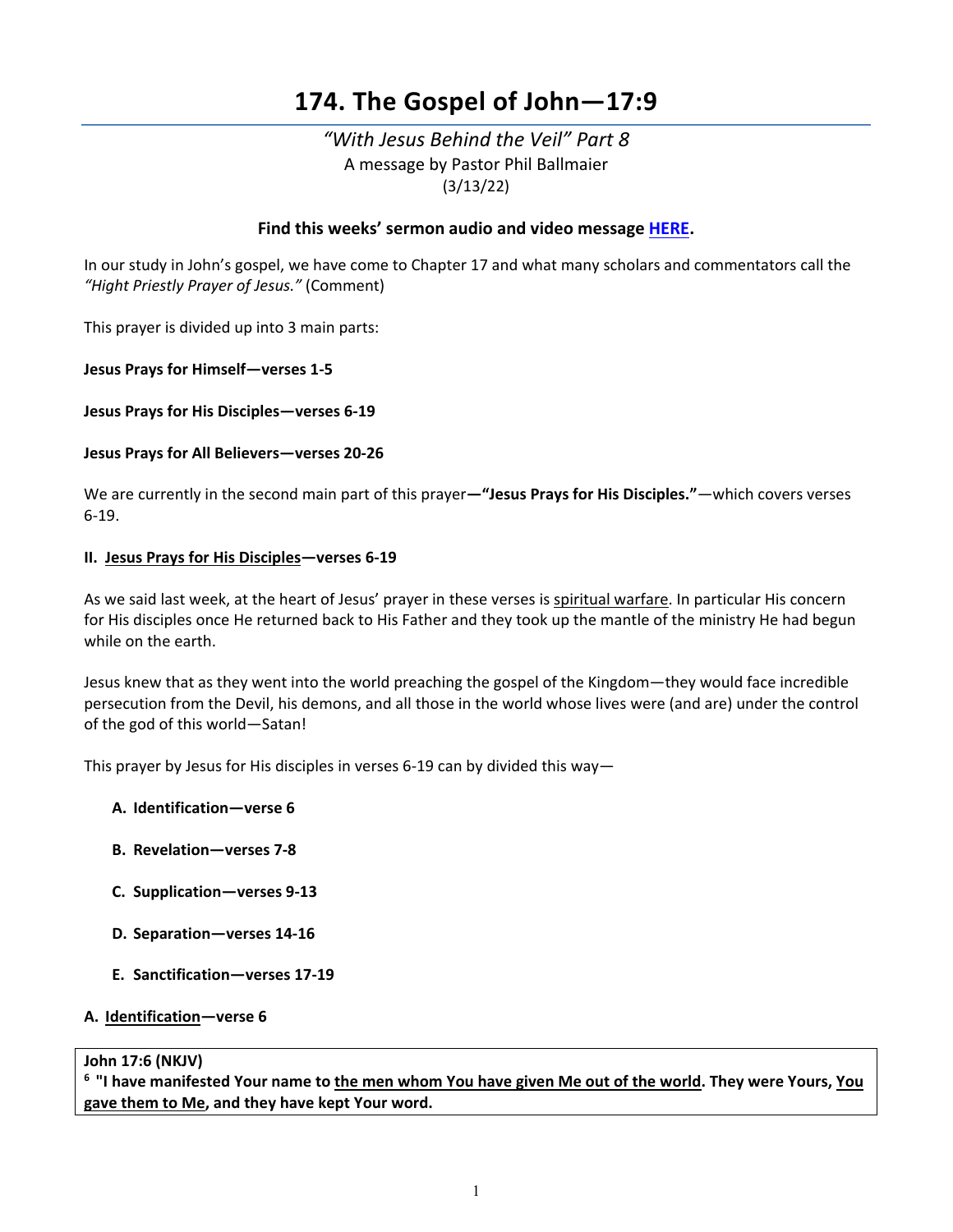Here Jesus is identifying with His disciples in the sense of them belonging to Him—as those who were given to Him by His Father—chosen to be members of His Church, His Body—those who belong to Him and have become one with Him through saving faith.

# **A person identifies with Jesus, not by** *going* **to church but by being a** *part* **of His Church.**

The true Church of Jesus Christ is not something you can *join*, it's something you have to be *born* into.

 $\triangleright$  How is person born into the Church of Jesus Christ? – by believing in Him and receiving Him as their Savior. (John 1:12)

As we just said last time, saving faith starts with the right *information* (the gospel)—and the gospel started with *revelation*.

# **B. Revelation—verses 7-8**

John 17:7-8 (NKJV)<br><sup>7</sup> Now they have known that all things which You have given Me are from You. <sup>8</sup> For I have given to them the **words which You have given Me; and they have received** *them,* **and have known surely that I came forth from You; and they have believed that You sent Me.**

When Jesus talked about the words that His Father had given Him to deliver to His disciples (God's truth, the Gospel)—He was talking about revelation.

A revelation is something that has been made known to us by God—it is information that has to be divinely revealed.

(Check out last week's message about this)

### **A. Identification—verse 6**

### **B. Revelation—verses 7-8**

That then brings us to the next part of Jesus' prayer for His disciples—

### **C. Supplication—verses 9-13**

Before we look at these verses—let me take a minute to introduce the subject of Jesus as our Intercessor.

Here in these verses, Jesus is praying for His disciples—in other words, He is interceding to His Father on their behalf.

#### **Hebrews 7:23-25 (NKJV)**

<sup>23</sup> Also there were many priests, because they were prevented by death from continuing. <sup>24</sup> But He, because He continues forever, has an unchangeable priesthood. <sup>25</sup> Therefore He is also able to save to the uttermost those who come to God through Him, since He always lives to make intercession for them.

Right now, Jesus is in heaven praying for those who are His—and since He lives forever—He always lives to make intercession for us while we are here on earth.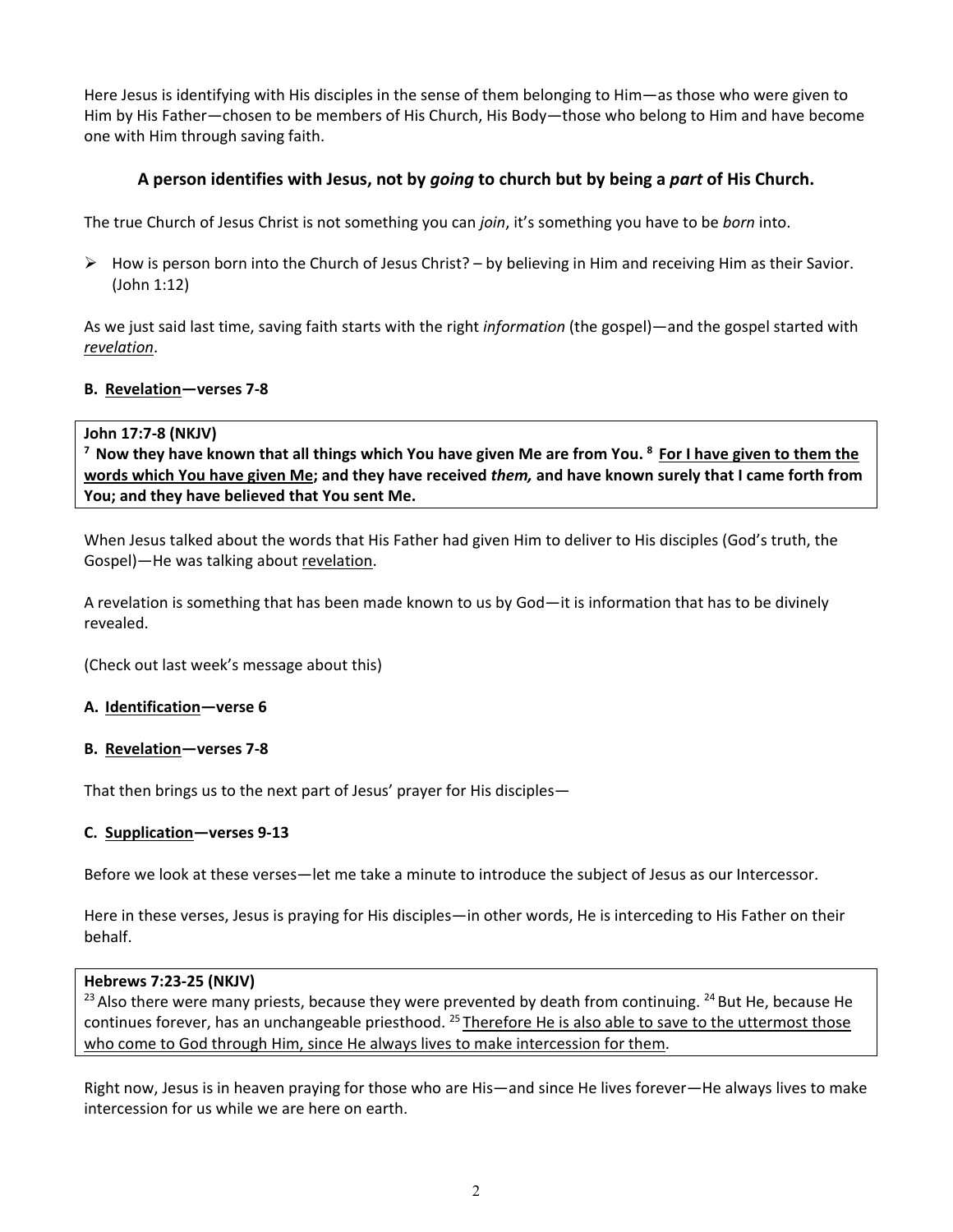Jesus is our High Priest and as High Priest of the New Covenant—His primary ministry is to constantly stand before the Father and pray for us.

(Talk about the priests of Israel under the Old Covenant and their ministry of intercession on behalf of the people)

You say, *"What is He praying for us?"*

Whatever it is we need in any given situation, whether it be provision, protection, strength, or guidance whatever we need in the moment, that He is interceding on our behalf to His Father in heaven.

Of course, His ministry of intercession got started before He ascended back to His Father in heaven—for example:

#### **Luke 22:31-32 (NKJV)**

<sup>31</sup> And the Lord said, "Simon, Simon! Indeed, Satan has asked for you, that he may sift *you* as wheat. <sup>32</sup> But I have prayed for you, that your faith should not fail; and when you have returned to *Me,* strengthen your brethren."

Another classic passage on the subject is found in 3 of the 4 Gospels—

#### **John 6:15 (NKJV)**

<sup>15</sup> Therefore when Jesus perceived that they were about to come and take Him by force to make Him king, He departed again to the mountain by Himself alone…

#### **Mark 6:45-48 (NKJV)**

<sup>45</sup> Immediately He made His disciples get into the boat and go before Him to the other side, to Bethsaida, while He sent the multitude away. <sup>46</sup> And when He had sent them away, He departed to the mountain to pray. <sup>47</sup> Now when evening came, the boat was in the middle of the sea; and He *was* alone on the land. 48 Then He saw them straining at rowing, for the wind was against them. Now about the fourth watch of the night He came to them, walking on the sea…

In the Bible, mountains often symbolize 'kingdoms'—like the Kingdom of Heaven.

In these verses we get a 'picture' of Jesus' intercessory ministry once He returned to His Father in heaven.

A storm could be any trial, tribulation, problem, or painful circumstance that we find ourselves battling in life as did the disciples with this storm (for them it was literal—for us metaphorical).

Too many of us Christians, if we had our way, would only choose blue skies and smooth sailing in life—we tend to be 'fair weather' Christians.

But, as an old Arab proverb goes, *"all sunshine makes a desert"—*it's only through the storms of life that we grow and blossom in the Christian life.

These "storms" in life that we experience are tests conducted under the control and watchful eye of God—and then only for a specific period of time to accomplish His purposes: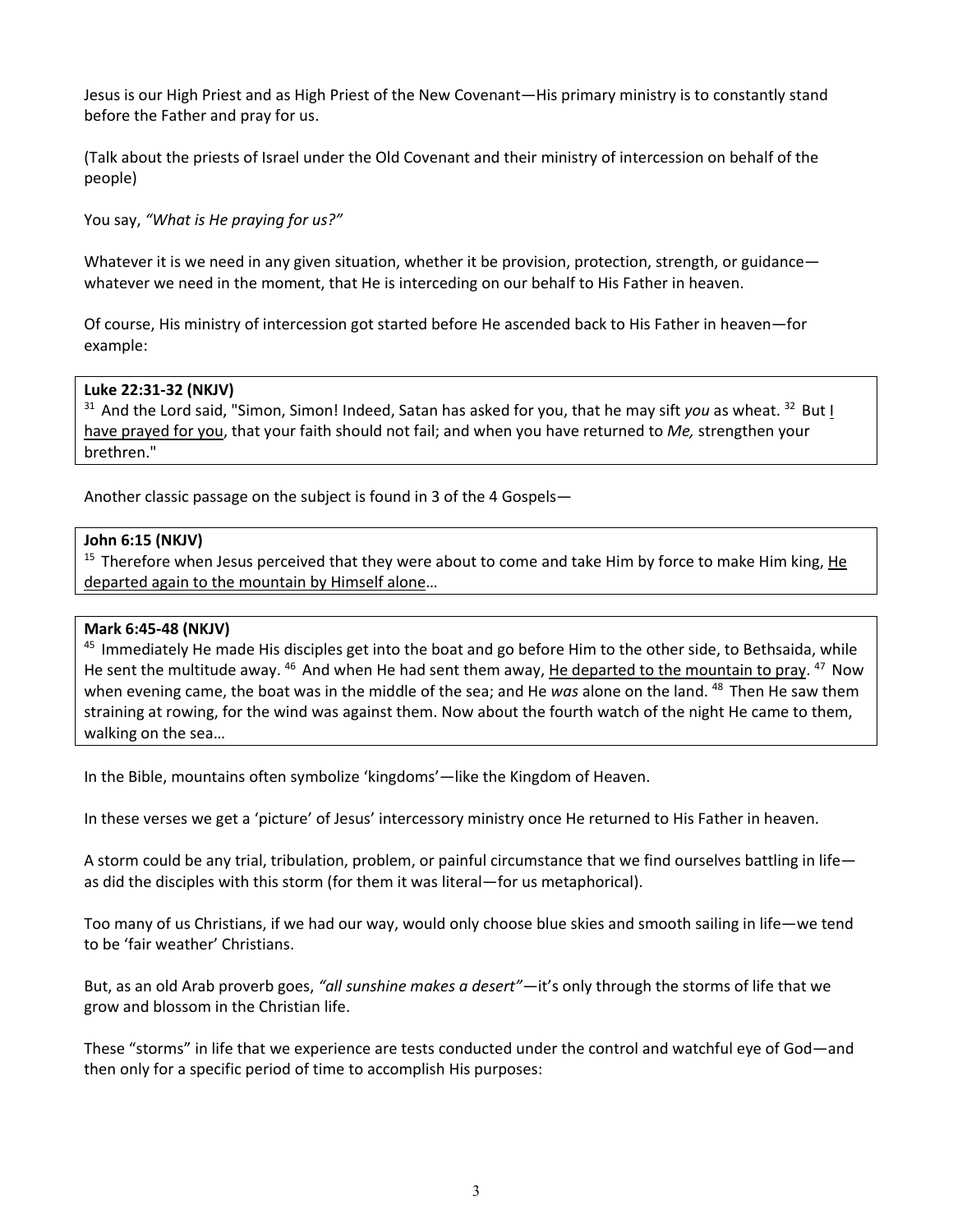One author put it well—

 "There is a common fallacy that we often hold to, thinking that if I am in the will of the Lord, if I am obeying the commands of Jesus, my life should be a piece of cake. That I shouldn't have any problems, I shouldn't have any troubles. I should always have calm seas with the wind at my back, because after all, I'm doing the will of the Lord.

 Let's think about that for a minute. Let's think about Jesus. In doing the will of the Father there in Gethsemane, as He was facing the cross, you remember His prayer, *"Father, if it is possible, let this cup pass from me: nevertheless, not my will, thy will be done"* (Matthew 26:39). And submitting to the will of the Father did not bring *'the wind at His back'* and a *'calm sea.'* It brought the cross.

 Oftentimes for us, the will of God is not an easy thing. It many times is a very difficult thing where I face adversities when I seek to do the will of God. So often I'm going against the tide when I seek to do the will of God. But Jesus is watching over us interceding and will come to our rescue when we have learned the lessons He wants to teach us—*"But may the God of all grace, who called us to His eternal glory by Christ Jesus, after you have suffered a while, perfect, establish, strengthen, and settle you."* (1 Peter 5:10)

Now we must be careful not to make what is complex seem simplistic—and that is why God allows His people to go through painful circumstances while here on earth.

We live in a fallen world where evil people are constantly using force to get their way—case in point: Vladimir Putin and his invasion of Ukraine. Ukraine is a country with a sizable Christian population. Many of those who have been killed have no doubt been Christians—and some of them women and children.

 So, the obvious question is, *"If Jesus is up in heaven praying for Christians—why weren't Christians in Ukraine spared from this evil?"*

I don't know the answer to that except to say that all things are working together to bring about God's will—and ultimately His plan of Jesus' return to establish His Kingdom.

But remember, this—*"Precious in the sight of the LORD is the death of His saints."* (Psalm 116:15)

For the Christian, death is not a punishment by God but the ultimate liberation from a fallen evil world and a failing human body to an existence of absolute, never-ending joy, health, and eternal glory. An existence where there will be no more sorrow, or pain, or tears or death.

So, please try to understand that the death of a Christian is not the result of a sadistic God in heaven who enjoys watching His people suffer and die on earth—it is the ultimate act of love and kindness. Because God is taking us home to live in His presence forever—where there is fullness of joy!

Now, let's look at what Jesus was burdened about for His disciples on the night before His crucifixion that caused Him to intercede for them with such passion and concern to His Father.

Let me start with verse 9 and use it to *'set this up'* and *'set the record straight'* with regard to a false doctrine that has been circulating in the Church for some time—

#### **John 17:9 (NKJV)**

 $9$  I pray for them. I do not pray for the world but for those whom You have given Me, for they are Yours.

Notice, Jesus didn't pray for the world—the world is doomed. The world is terminal. The world is going to be judged and destroyed (read Revelation!).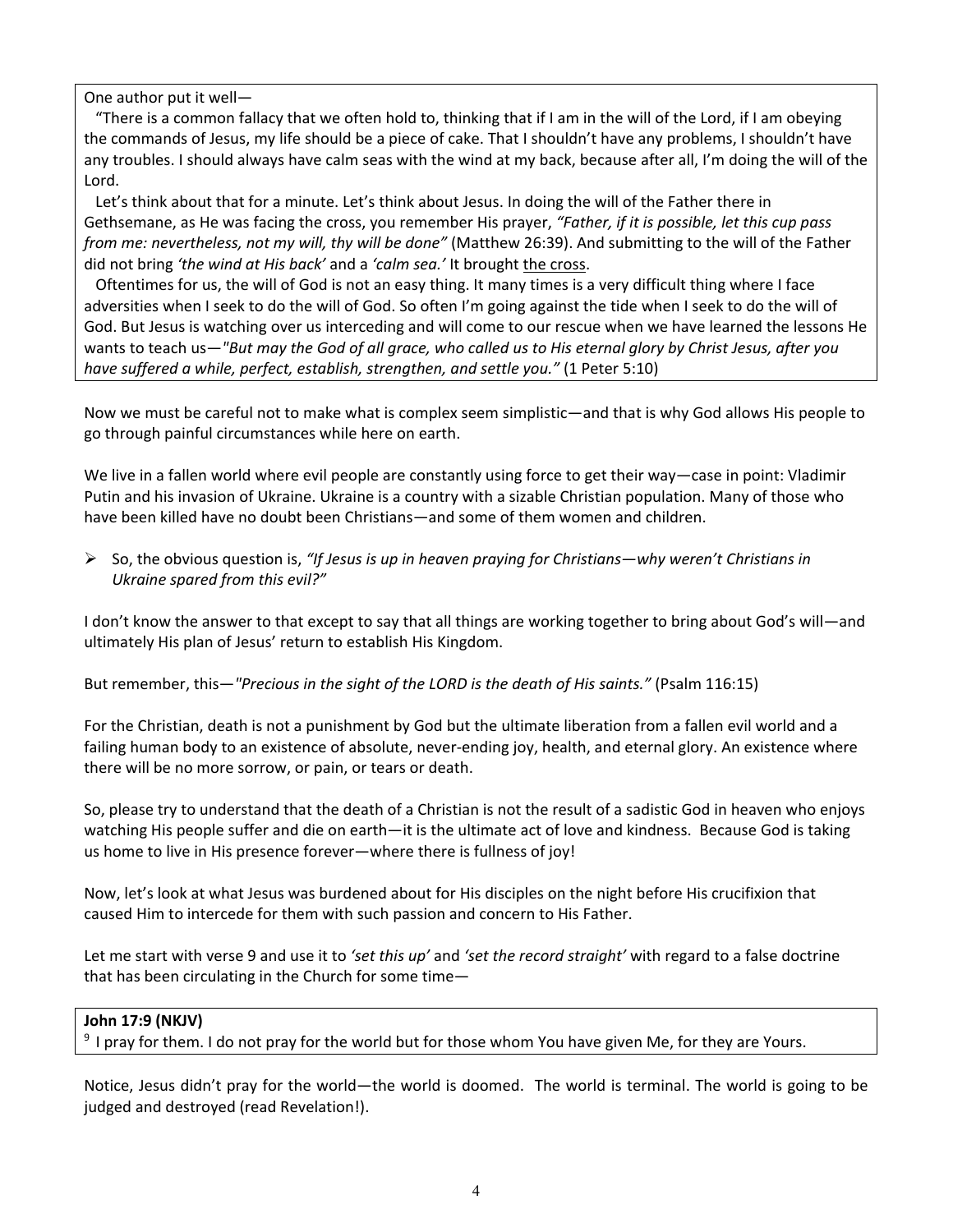Jesus never prayed for this fallen world system to be saved or spared from coming judgment.

This of course doesn't mean that we shouldn't pray for and reach out to the lost people of this fallen world system that they might be saved: *"For the Son of Man has come to seek and to save that which was lost."* (Luke 19:10)

It's just that by Jesus saying, **"I do not pray for the world"***—*He is saying that we aren't to waste our time thinking that we are going to save the world and establish *'heaven on earth'* (the Kingdom of God)*—*only Jesus can and will do that at His Second Coming.

As Bible scholar Hal Lindsey famously said, *"God hasn't commanded us to 'clean up the fishpond' (the world)— He only commanded us (His Church) to fish in it!"*

I bring this up because we need to understand and call out a false doctrine that has infiltrated the Church called *'Dominion Theology.'*

#### **What is Dominion Theology?**

It is a theology that its proponents base on Genesis 1:28—the passage in which God grants humanity *"dominion"* over the Earth:

#### **Genesis 1:28 (NKJV)**

<sup>28</sup> Then God blessed them, and God said to them, "Be fruitful and multiply; fill the earth and subdue it; have dominion over the fish of the sea, over the birds of the air, and over every living thing that moves on the earth."

Dominion Theology also goes by the labels of *'Kingdom Now'* and *'Reconstructionism.'*

*"Kingdom Now"* is the belief that Christians need to take over positions of power in government because—then we can change laws and Christianize the world—i.e., 'bring the Kingdom of God to the earth now (instead of waiting for Jesus to come back and do it).

The two main problems I see with this teaching is:

#### **1. It takes our eyes off of the coming of Jesus and puts them onto this world**

This is direct violation of Colossians 3:2—

#### **Colossians 3:2 (NKJV)**

 $2$  Set your mind on things above, not on things on the earth.

Suddenly, the Church has it's 'great commission' changed from *"go into all the world and preach the Gospel to everyone so they might be saved"* to—*"go into all the world and run for political office so that we can save the world."*

Satan has effectively used this doctrine to take many Christians away from their true mission (the great commission)—while redirecting their passion to politics—where they constantly watch it on TV and become obsessed with working to get Christians elected to public office.

And in the process, effectively neutralizing their witness to the lost people of this world that Jesus was so passionate about reaching with the Gospel. (Again, Luke 19:10)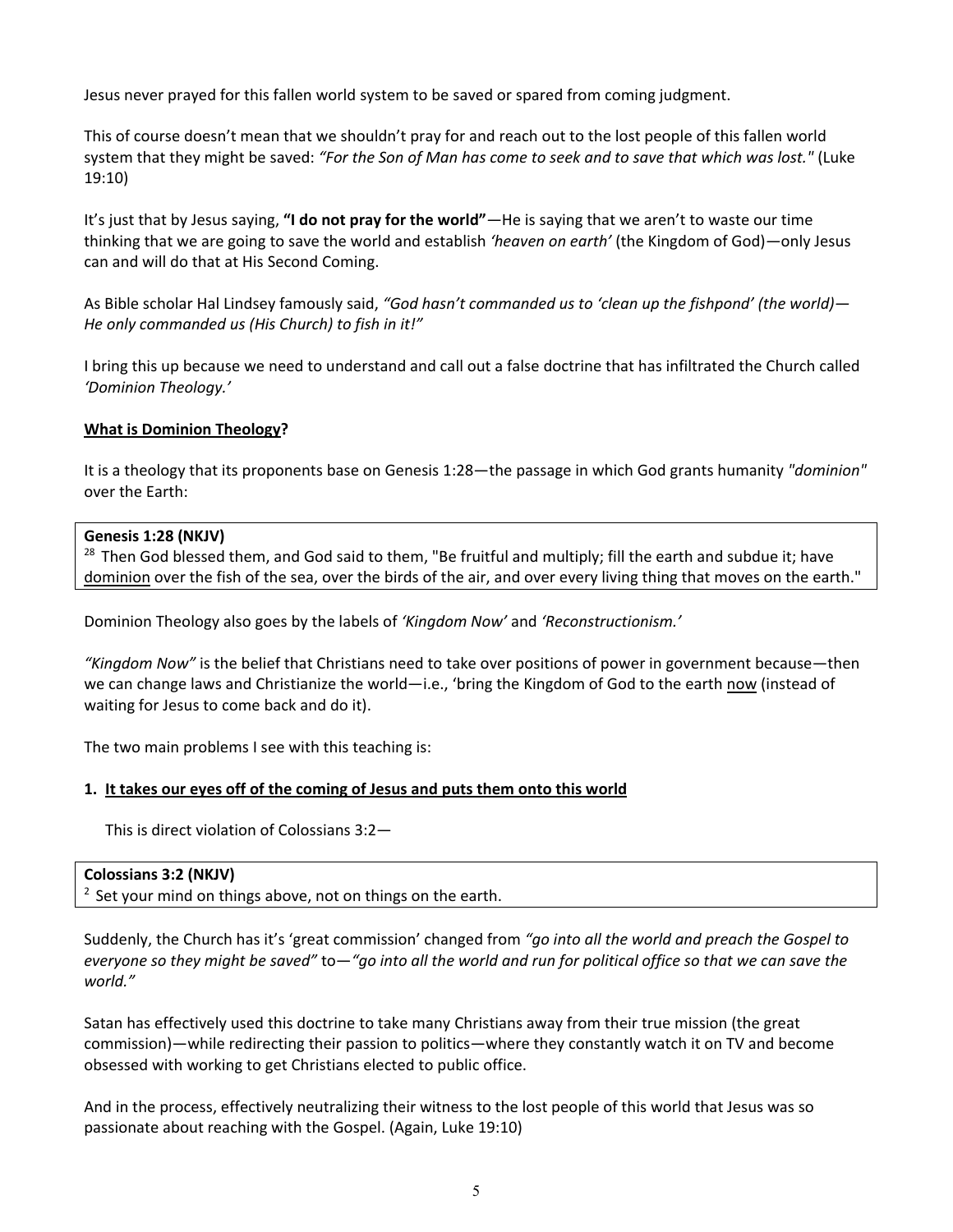We must in these last days *'keep our eyes on the ball'*—in other words we must stay focused on what Jesus commanded us to do—yes, save the lost but also to vigilantly watch for His return:

### **Revelation 3:3 (NKJV)**

<sup>3</sup> Remember therefore how you have received and heard; hold fast and repent. Therefore if you will not watch, I will come upon you as a thief, and you will not know what hour I will come upon you.

### **Mark 13:32-33, 35-37 (NKJV)**

 $32$  "But of that day and hour no one knows, not even the angels in heaven, nor the Son, but only the Father.  $33$ Take heed, watch and pray; for you do not know when the time is... <sup>35</sup> Watch therefore, for you do not know when the master of the house is coming--in the evening, at midnight, at the crowing of the rooster, or in the morning--<sup>36</sup> lest, coming suddenly, he find you sleeping. <sup>37</sup> And what I say to you, I say to all: Watch!"

And that brings us to the second main problem I see with Dominion Theology or Kingdom Now teaching:

#### **2. It renders prophecy not only obsolete but reprehensible in the eyes of those who hold to this doctrine.**

I read one Christian who holds to this theology who said, *"Anyone looking for the Rapture is a coward looking to escape the earth instead of working right here and now on the earth to bring the Kingdom of God to this world."*

Rick Warren said that any church that teaches its people prophecy is teaching them a *'pie in the sky'* theology which is counterproductive to doing the work of God right here on the earth—right now!

One author put it this way—

 *"Many Christians and churches today aren't looking for the Lord's coming because they believe He won't come until they Christianize the world—it's called "Kingdom Now" or "Reconstructionism." Christian reconstructionism basically teaches that it is the Church's responsibility to 'deconstruct' this present evil age of man's rule upon the earth by reconstructing it by voting Christians into office that will then pass righteous legislation that will transform the world into a Christian 'utopia'.*

 *It has its roots in liberal theology which has always seen the church's mission as that of saving humanity, not from hell but, from poverty, injustice, famine, disease—and lately from things like global warming and other environmental issues that are damaging and destroying the earth. This has become the fastest growing movement in the church today.*

 *These are churches that put down the teaching of prophecy which they say causes people to have their 'heads in the clouds'.*

 *They claim that these people* (like you and me) *have an 'escapist' mentality, that you're wasting your time studying prophecy and looking for the Rapture* (which they say is a joke).

 *They claim it's keeping you from the real mission of the church which is: social justice, reforming society, bringing mankind into unity and love with each other so that Jesus can come back and inherit the kingdom the church has established on the earth."*

Listen, these folks sincerely feel that for a Christian to believe that Jesus will come and Rapture His Church at a time when the world has become so bad and therefore ripe for God's judgment—is to declare defeat!

#### Dave Hunt—

 *"Being taken to heaven in the rapture has been to a large extent replaced by the rapidly growing new hope that the church is destined to take over the world and establish the kingdom of God. The focus has turned from winning souls for citizenship in heaven to political and social action aimed at cleaning up society. Scarcely a*